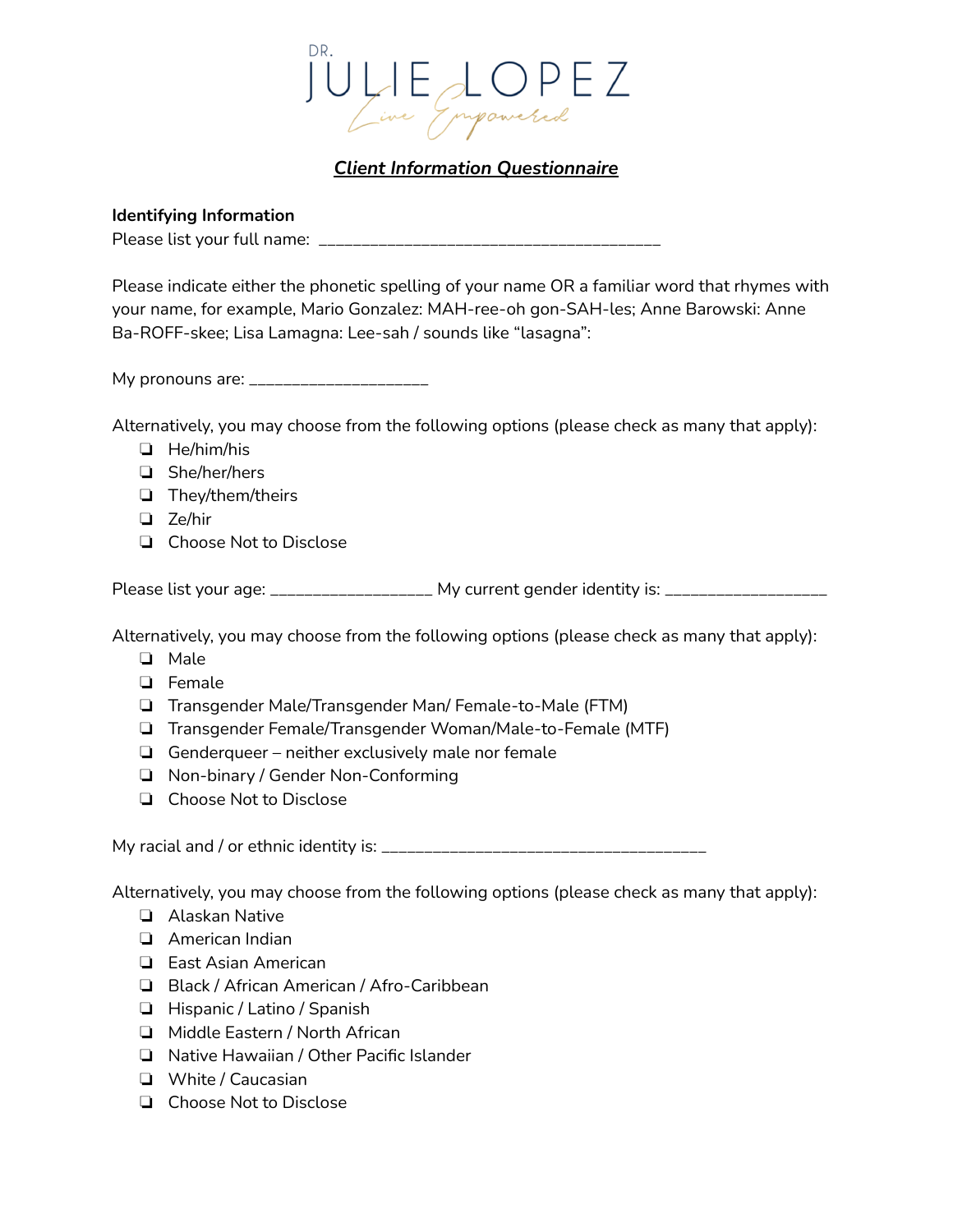JULIE LOPEZ

How did you hear about Dr. Julie's Intensives?:

# **Presenting Issues**

Please list the primary concerns that led you to Dr. Julie and her Internsives?

What are your goals for treatment as you know them now?:

Current Symptoms (check all that apply):

- ❏ Anger
- ❏ Concentration
- ❏ Frequent Lying
- ❏ Hyperactivity
- ❏ Impulsivity
- ❏ Irritability
- ❏ Mood Swings
- ❏ Obsessive Thoughts
- ❏ Racing Thoughts
- ❏ Avoidance
- ❏ Depression
- ❏ Fatigue
- ❏ Feelings of Inferiority
- ❏ Grief
- ❏ Guilt
- ❏ Libido Changes
- ❏ Loneliness
- ❏ Sadness
- ❏ Self Harm
- ❏ Sleep Changes
- ❏ Suicide Attempts
- ❏ Suicidal Thoughts
- ❏ Appetite Issues
- ❏ Body Image
	- ❏ Compulsive Eating
- ❏ Anxiety
- ❏ Chronic Pain
- ❏ Dissociation
- ❏ Panic Attacks
- ❏ Fear
- ❏ Headaches
- ❏ Nervousness
- ❏ Overwhelm
- ❏ Relaxation
- ❏ Stomach Troubles
- ❏ Flashbacks
- ❏ Hallucinations
- ❏ Nightmares
- ❏ Intimacy Issues
- ❏ Sexual Identity
- ❏ Sexuality
- ❏ Alcohol Use
- ❏ Risky Activity
- ❏ Drug Use
- ❏ Emotional Abuse
- ❏ Physical Abuse
- ❏ Sexual Abuse
- ❏ Trauma
- ❏ Ambition
- ❏ Career Satisfaction
- ❏ Coping With Medical Illness
- ❏ Legal Issues
- ❏ Making Decisions
- ❏ Money Management
- ❏ Perfectionism
- ❏ Friends
- ❏ Parenting
- ❏ Relationships
- ❏ Separation/Divorce

### **Medical History**

Please provide the name and contact information for your primary care physician.

Please indicate the date (approximately) of your last examination by your primary care physician.

- 
- 
- 
- 
- 
- 
- 
- 
- 
- 
- 
-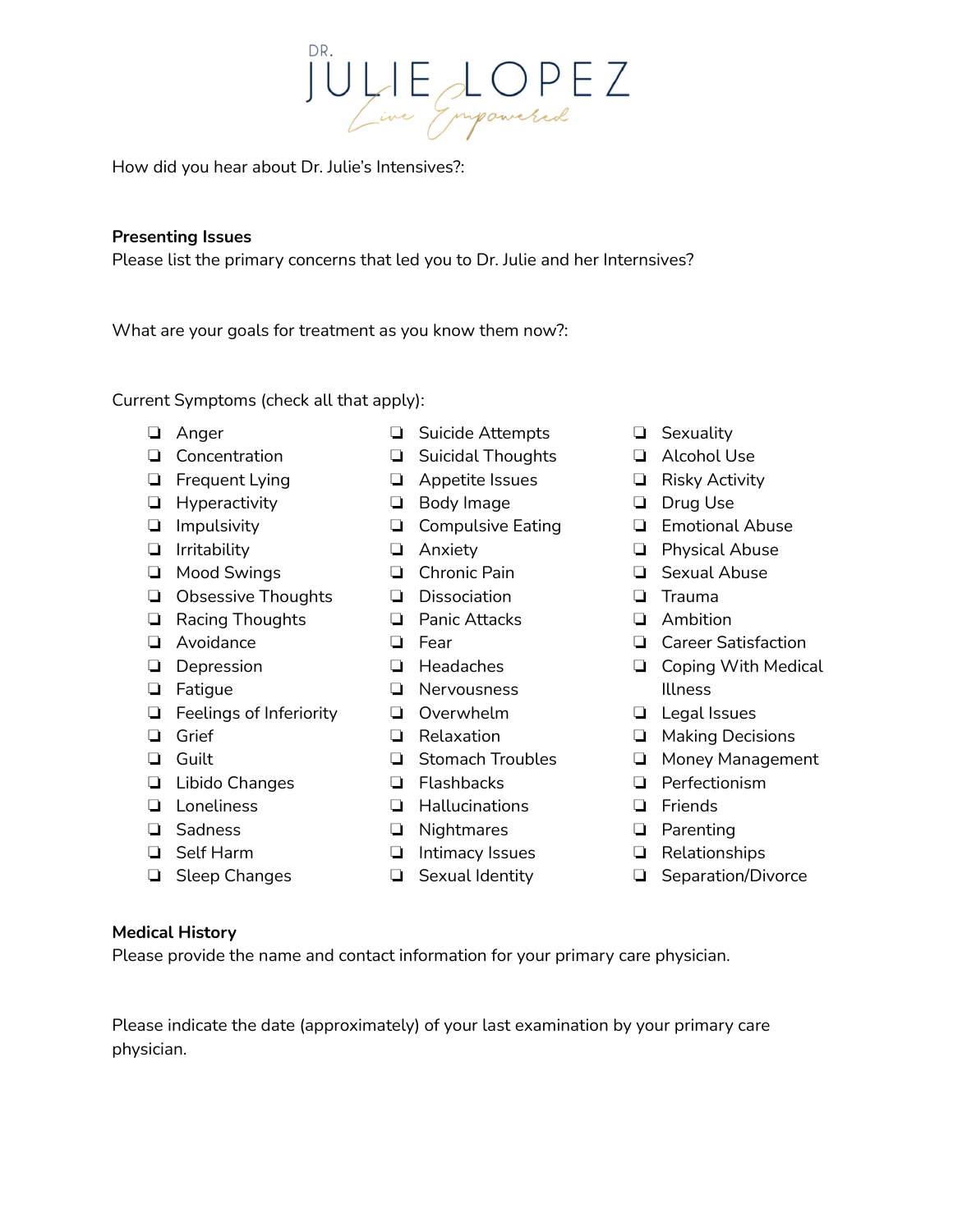

List any present or chronic illnesses, previous hospitalizations, surgeries, and/or injuries.

List any medications you are currently taking (include dosage and prescribing physician if known)?

Have you ever received psychiatric help or counseling of any kind?:

If "Yes", please state when, where and with whom

**Household** Relationship Status:

Please list household members' names, ages, and any concerns you may have.:

**Family History** Who raised you? Where did you grown up?:

Siblings and their ages:

Family member medical conditions:

Family member mental conditions:

Are you a member of the adoption constellation? (Check all that may apply)

- ❏ Yes
- ❏ No
- ❏ Adopted Person
- ❏ Birth parent
- ❏ Adoptive parent
- ❏ Other

If other, you may explain here: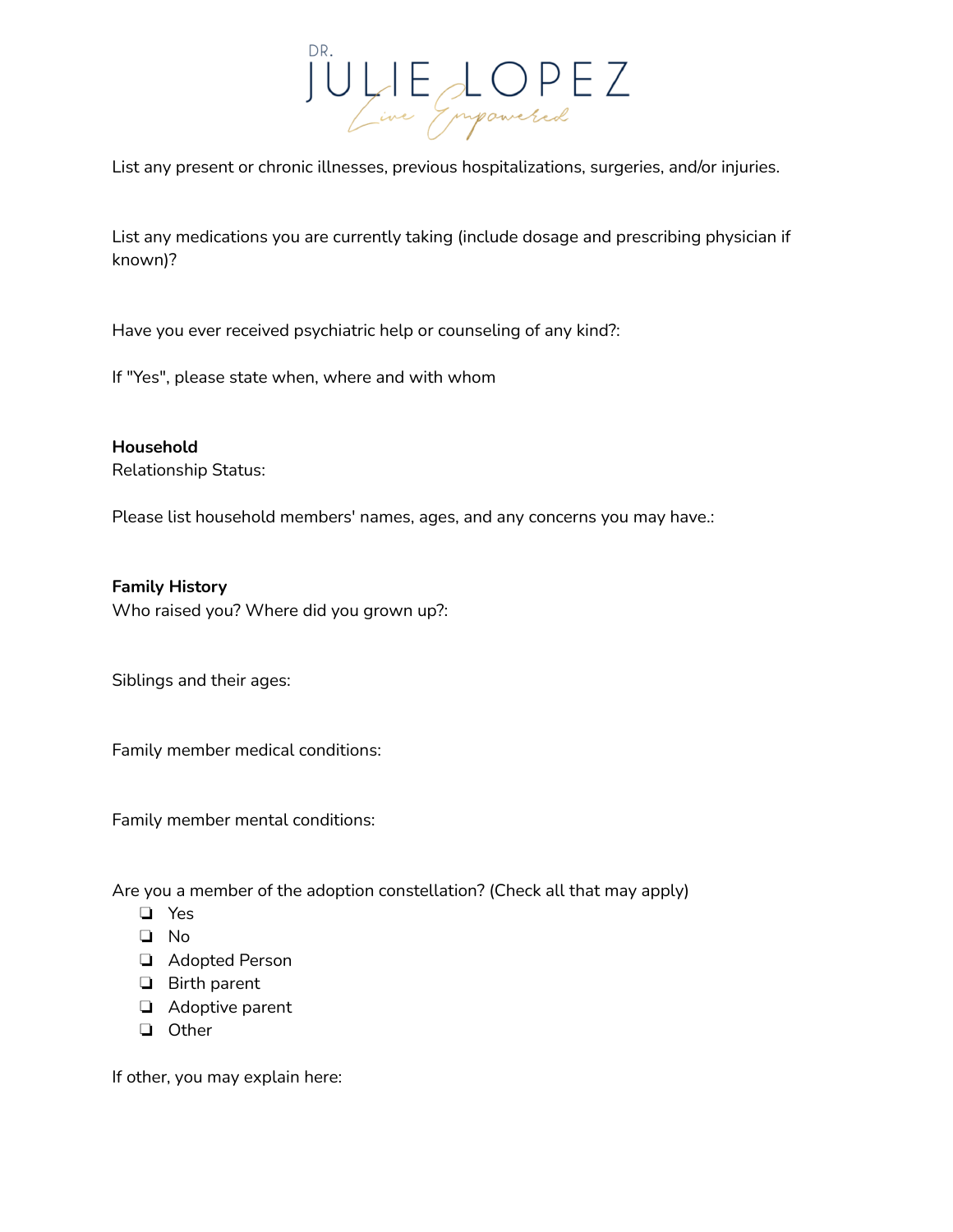

Are your parents married?:

Did your parents divorce? If yes, how old were you?:

Did your parents remarry? If yes, how old were you?:

# **Education**

What is your highest education level completed?:

### **Occupation**

What is your current occupation?:

Employment Status:

How long have you been working in your current position?:

Are you satisfied in your present employment?:

If "No", in what ways are you dissatisfied?:

#### **Sexual History**

My sexual orientation is:

Alternatively, you may choose from the following options (please check as many that apply):

- ❏ Asexual
- ❏ Bisexual
- ❏ Gay
- ❏ Heterosexual
- ❏ Lesbian
- ❏ Pansexual
- ❏ Queer
- ❏ Questioning
- ❏ Choose Not to Disclose

Have you had any problems or concerns with your sexuality?:

Overall, how would you describe your sex life?:

Have you had any traumatic or non-consensual sexual experiences?: